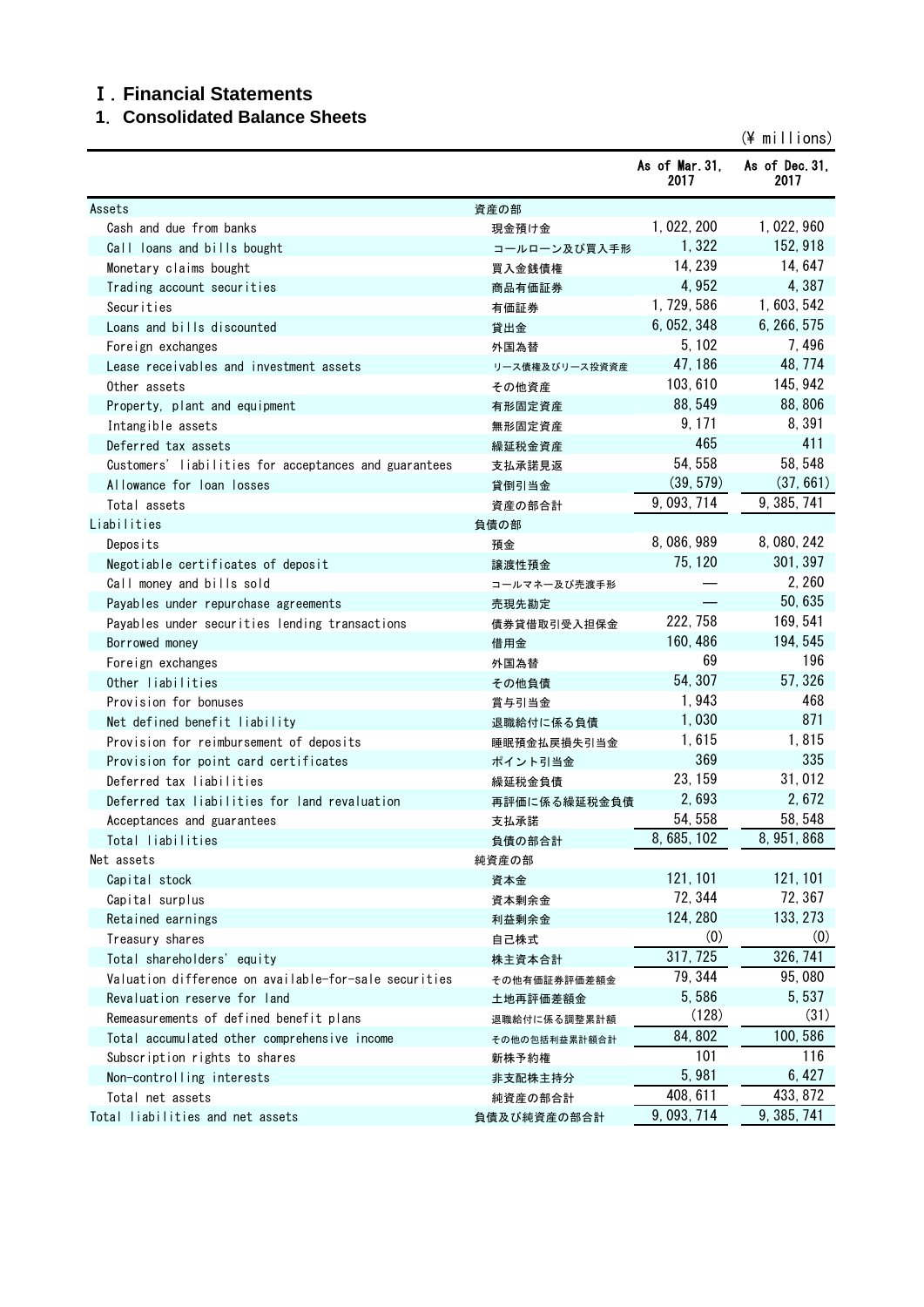## **2**.**Consolidated Statements of Income and Comprehensive Income**

(1) Consolidated Statements of Income

|                                                                           |                   |                            | $(\frac{2}{3})$ millions) |
|---------------------------------------------------------------------------|-------------------|----------------------------|---------------------------|
|                                                                           |                   | Nine months ended Dec. 31, |                           |
|                                                                           |                   | 2016                       | 2017                      |
| Ordinary income                                                           | 経常収益              | 111, 275                   | 108, 456                  |
| Interest income                                                           | 資金運用収益            | 59, 353                    | 58,040                    |
| Of which, interest on loans and discounts                                 | うち貸出金利息           | 47, 841                    | 46, 765                   |
| Of which, interest and dividends on securities                            | うち有価証券利息配当金       | 11,031                     | 10, 768                   |
| Fees and commissions                                                      | 役務取引等収益           | 22,590                     | 21, 763                   |
| Other ordinary income                                                     | その他業務収益           | 23,900                     | 21,602                    |
| Other income                                                              | その他経常収益           | 5,429                      | 7,049                     |
| Ordinary expenses                                                         | 経常費用              | 93, 367                    | 93, 315                   |
| Interest expenses                                                         | 資金調達費用            | 2,530                      | 3, 142                    |
| Of which, interest on deposits                                            | うち預金利息            | 497                        | 355                       |
| Fees and commissions payments                                             | 役務取引等費用           | 8.507                      | 9,099                     |
| Other ordinary expenses                                                   | その他業務費用           | 22,992                     | 22, 795                   |
| General and administrative expenses                                       | 営業経費              | 57, 574                    | 56, 757                   |
| Other expenses                                                            | その他経常費用           | 1,763                      | 1,521                     |
| Ordinary profit                                                           | 経常利益              | 17,907                     | 15, 140                   |
| Extraordinary income                                                      | 特別利益              | 2.113                      | 378                       |
| Gain on disposal of non-current assets                                    | 固定資産処分益           | 2, 113                     | 378                       |
| Extraordinary losses                                                      | 特別損失              | 616                        | 361                       |
| Loss on disposal of non-current assets                                    | 固定資産処分損           | 207                        | 168                       |
| Impairment loss                                                           | 減損損失              | 408                        | 193                       |
| Profit before income taxes                                                | 税金等調整前四半期純利益      | 19,403                     | 15, 157                   |
| Income taxes $-$ current                                                  | 法人税、住民税及び事業税      | 1,681                      | 561                       |
| Income taxes - deferred                                                   | 法人税等調整額           | 2,672                      | 880                       |
| Total income taxes                                                        | 法人税等合計            | 4,354                      | 1,442                     |
| Profit                                                                    | 四半期純利益            | 15,049                     | 13, 714                   |
| Profit(loss) attributable to non-contorolling interests 非支配株主に帰属する四半期純利益又 | は非支配株主に帰属する四半期純損失 | 148                        | (16)                      |
| Profit attributable to owners of parent                                   | 親会社株主に帰属する四半期純利益  | 14,901                     | 13, 731                   |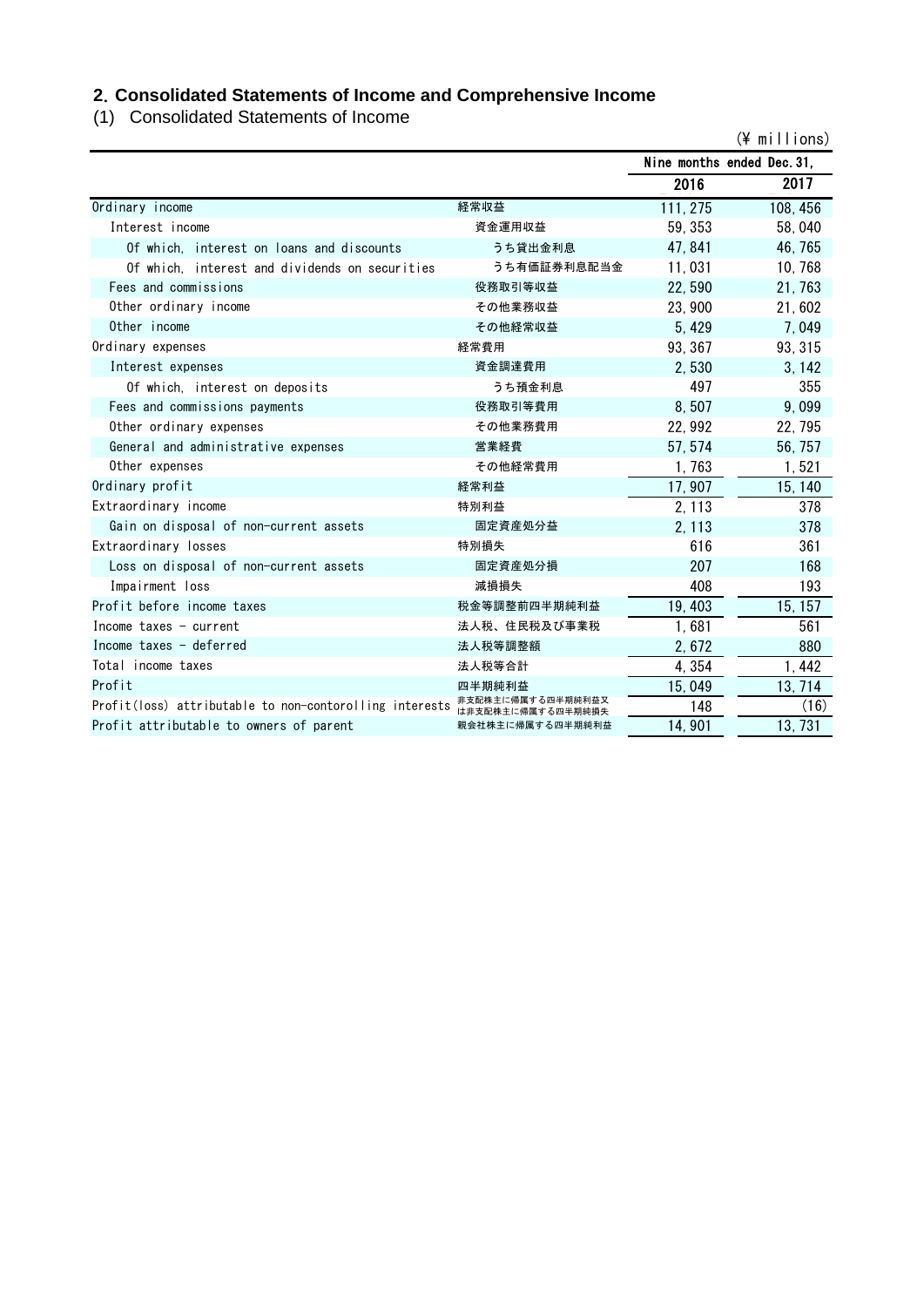## (2) Consolidated Statements of Comprehensive Income

|                                                                 |                 |                            | $(\frac{2}{3})$ millions) |
|-----------------------------------------------------------------|-----------------|----------------------------|---------------------------|
|                                                                 |                 | Nine months ended Dec. 31, |                           |
|                                                                 |                 | 2016                       | 2017                      |
| Profit                                                          | 四半期純利益          | 15, 049                    | 13, 714                   |
| Other comprehensive income                                      | その他の包括利益        | 5.449                      | 16, 295                   |
| Valuation difference on available-for-sale securities           | その他有価証券評価差額金    | 5.467                      | 16.198                    |
| Deferred gains or losses on hedges                              | 繰延ヘッジ損益         | $\Omega$                   |                           |
| Remeasurements of defined benefit plans, net of tax             | 退職給付に係る調整額      | (18)                       | 96                        |
| Comprehensive income                                            | 四半期包括利益         | 20, 499                    | 30,010                    |
| Comprehensive income attributable to owners of parent           | 親会社株主に係る四半期包括利益 | 20,078                     | 29, 564                   |
| Comprehensive income attributable to non-contorolling interests | 非支配株主に係る四半期包括利益 | 421                        | 446                       |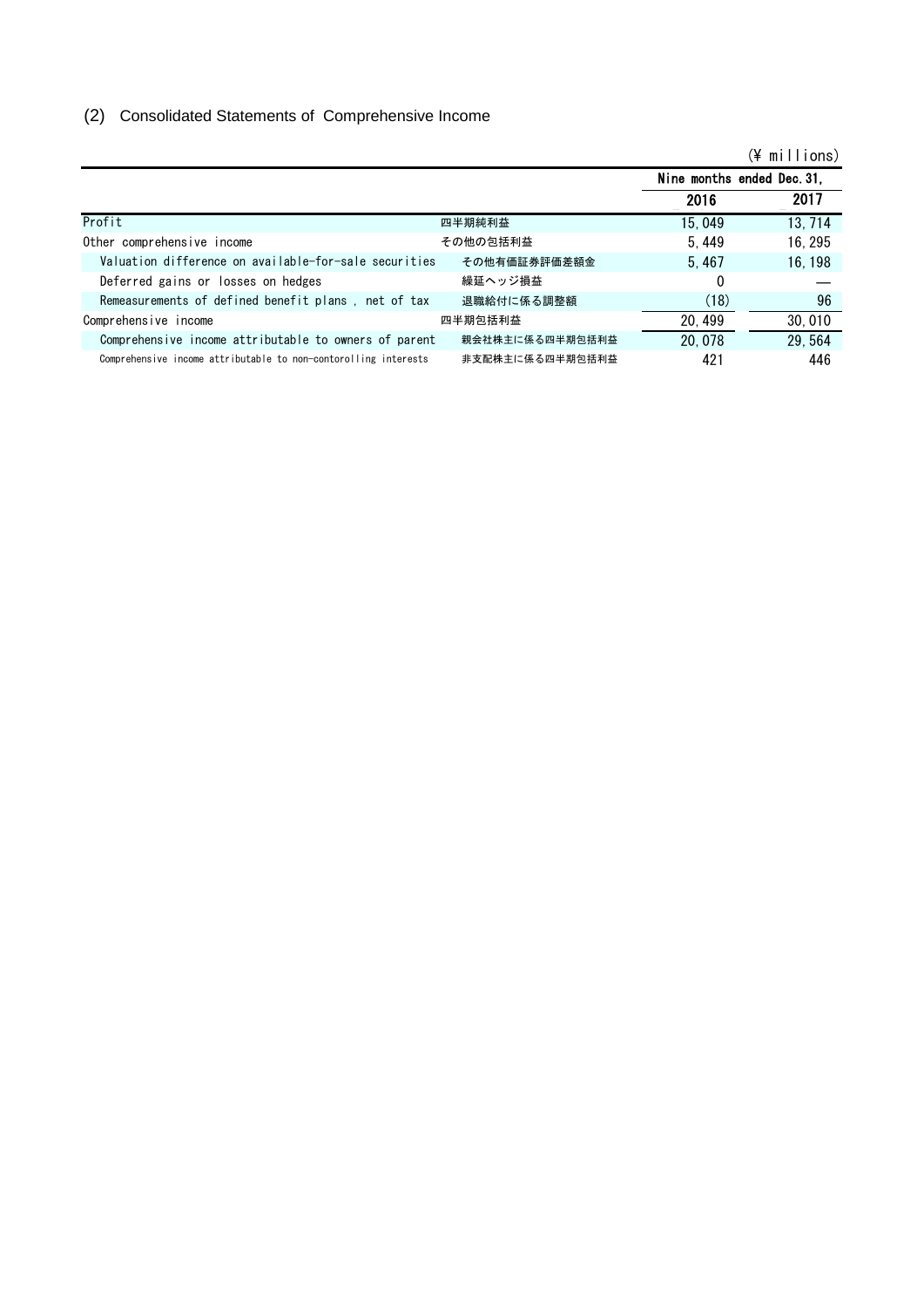## Ⅱ.**Digest of financial results for Nine months ended December 31, 2017**

### **1**.**Summary (Non-Consolidated)**

|                                                                                            |                           |          |            | (¥ millions)                        |
|--------------------------------------------------------------------------------------------|---------------------------|----------|------------|-------------------------------------|
|                                                                                            | Nine months ended Dec.31, |          | Increase/  | Fiscial year ending<br>Mar.31, 2018 |
|                                                                                            | 2016                      | 2017     | (Decrease) | (Forecasts)                         |
| Ordinary income                                                                            | 90,660                    | 88,414   | (2, 246)   | 114,300                             |
| Core gross profit                                                                          | 70,010                    | 65,592   | (4, 418)   |                                     |
| Net interest income                                                                        | 57,417                    | 55,466   | (1, 951)   |                                     |
| Net fees and commissions                                                                   | 11,862                    | 10,148   | (1,714)    |                                     |
| Net other operating income<br>(excluding gains (losses) on bonds)                          | 730                       | (22)     | (752)      |                                     |
| <b>Expenses</b><br>(excluding non-recurring losses)                                        | 56,252                    | 55,171   | (1,081)    |                                     |
| Core operating profit                                                                      | 13,757                    | 10,421   | (3, 336)   |                                     |
| Credit cost                                                                                | (2, 344)                  | (1,653)  | 691        |                                     |
| Gains (losses) on securities                                                               | 160                       | 1,157    | 997        |                                     |
| Bonds, etc                                                                                 | (1,096)                   | (2, 287) | (1, 191)   |                                     |
| Stocks, etc                                                                                | 1,257                     | 3,445    | 2,188      |                                     |
| Net other non-recurring income (loss)<br>(including gains (losses) on money held in trust) | 1,121                     | 2,097    | 976        |                                     |
| Ordinary profit                                                                            | 17,383                    | 15,330   | (2,053)    | 19,600                              |
| Extraordinary income (losses)                                                              | 1,496                     | 16       | (1,480)    |                                     |
| Income before income taxes                                                                 | 18,880                    | 15,346   | (3,534)    |                                     |
| Income taxes                                                                               | 4,019                     | 1,233    | (2,786)    |                                     |
| Net income                                                                                 | 14,861                    | 14,113   | (748)      | 13,600                              |
| Operating profit                                                                           | 12,660                    | 8,133    | (4,527)    |                                     |

Core gross profit = Net interest income + Net fees and commissions + Net other operating income(excluding gains (losses) on bonds) Core operating profit = Core gross profit - Expenses(excluding non-recurring losses)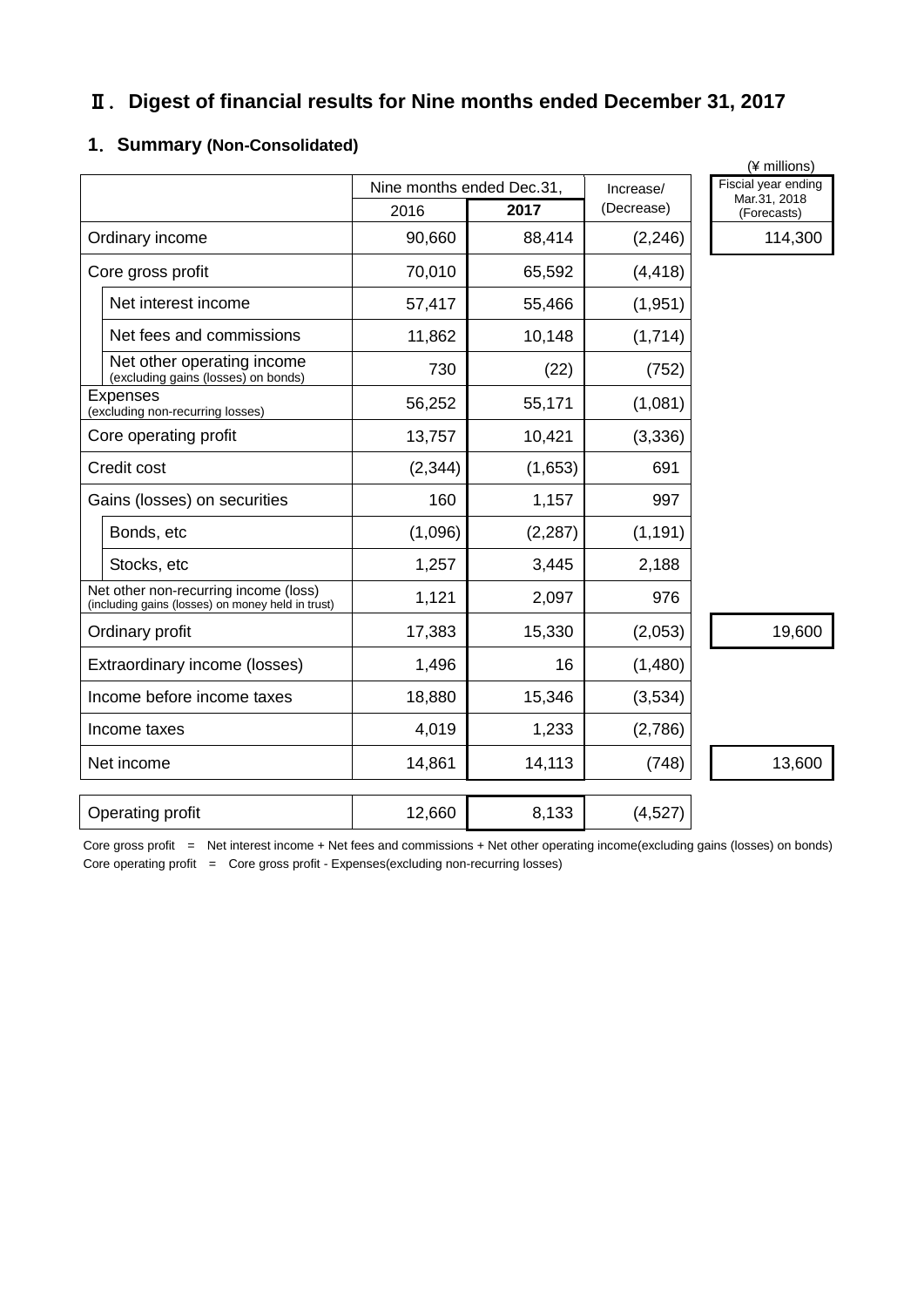#### **2**.**Deposits and NCDs (Non-Consolidated) 【Average Balance】** (¥ billions)

|                   |                                              | Nine months ended Dec.31, |         | Increase/  | Six months ended    | $(A)$ – (B) |  |
|-------------------|----------------------------------------------|---------------------------|---------|------------|---------------------|-------------|--|
|                   |                                              | 2016                      | 2017(A) | (Decrease) | Sep. 30,2017<br>(B) |             |  |
| Deposits and NCDs |                                              | 7,972.4                   | 8,261.8 | 289.3      | 8,234.1             | 27.7        |  |
|                   | Corporate                                    | 2,129.0                   | 2,247.1 | 118.1      | 2,239.4             | 7.7         |  |
|                   | Individual                                   | 5,189.4                   | 5,375.8 | 186.3      | 5,356.0             | 19.7        |  |
|                   | Public sectors and<br>financial institutions | 653.9                     | 638.7   | (15.1)     | 638.5               | 0.1         |  |

|                                         | (¥ billions) |
|-----------------------------------------|--------------|
| Six months ended<br>Sep. 30,2017<br>(B) | $(A) - (B)$  |
| 8,234.1                                 | 27.7         |
| 2,239.4                                 | 7.7          |
| 5,356.0                                 | 19.7         |
| 638.5                                   | 0.1          |

#### 【**Outstanding Balance**】 (¥ billions)

|                                       |                                 | As of Dec.31, |         | Increase/  |  | As of Sep.30, |             |  |
|---------------------------------------|---------------------------------|---------------|---------|------------|--|---------------|-------------|--|
|                                       |                                 | 2016          | 2017(A) | (Decrease) |  | 2017 (B)      | $(A)$ – (B) |  |
|                                       | Deposits and NCDs               | 8,201.0       | 8,399.0 | 197.9      |  | 8,258.2       | 140.7       |  |
|                                       | Deposit assets                  | 339.9         | 321.0   | (18.8)     |  | 323.1         | (2.0)       |  |
|                                       | Safe custody of<br>public bonds | 158.6         | 145.0   | (13.5)     |  | 147.3         | (2.2)       |  |
|                                       | Investment trusts               | 181.2         | 175.9   | (5.2)      |  | 175.8         | 0.1         |  |
|                                       | Total                           | 8,541.0       | 8,720.1 | 179.1      |  | 8,581.4       | 138.7       |  |
| <reference></reference>               |                                 |               |         |            |  |               |             |  |
| Individual annuity<br>insurance, etc. |                                 | 570.3         | 621.9   | 51.6       |  | 610.3         | 11.5        |  |

Individual annuity insurance, etc. sales reflect cumulative sales amounts.

### **3**.**Loans and bills discounted (Non-Consolidated)** 【Average Balance】

|                            |                    |         | Nine months ended Dec.31, | Increase/  | Six months ended    |             |  |
|----------------------------|--------------------|---------|---------------------------|------------|---------------------|-------------|--|
|                            |                    | 2016    | 2017(A)                   | (Decrease) | Sep. 30,2017<br>(B) | $(A)$ – (B) |  |
| Loans and bills discounted |                    | 5,897.1 | 6,175.0                   | 277.8      | 6,134.8             | 40.1        |  |
|                            | Enterprises        | 2,578.4 | 2,577.5                   | (0.8)      | 2,554.1             | 23.4        |  |
|                            | <b>Individuals</b> | 1,687.5 | 1,733.4                   | 45.8       | 1,725.7             | 7.6         |  |
|                            | Public sectors     | 1,631.2 | 1,863.9                   | 232.7      | 1,854.9             | 9.0         |  |

|                                         | (¥ billions) |
|-----------------------------------------|--------------|
| Six months ended<br>Sep. 30,2017<br>(B) | $(A) - (B)$  |
| 6,134.8                                 | 40.1         |
| 2,554.1                                 | 23.4         |
| 1,725.7                                 | 7.6          |
| 1,854.9                                 | 9.0          |

Public sector loans include loans to government and land development public corporations.

#### 【**Outstanding Balance**】 (¥ billions)

|                            |             | As of Dec.31. | Increase/ |            | As of Sep.30, |         |             |
|----------------------------|-------------|---------------|-----------|------------|---------------|---------|-------------|
|                            |             | 2016          | 2017(A)   | (Decrease) |               | 2017(B) | $(A)$ – (B) |
|                            | SMEs, etc   | 3,449.3       | 3,581.6   | 132.3      |               | 3,513.0 | 68.5        |
| Loans and bills discounted |             | 6,041.6       | 6,324.4   | 282.7      |               | 6,230.5 | 93.9        |
|                            | In Hokkaido | 5,142.4       | 5,278.1   | 135.7      |               | 5,204.5 | 73.6        |

|                          | (∓ DIIIIUIIS) |
|--------------------------|---------------|
| As of Sep.30,<br>2017(B) | $(A) - (B)$   |
| 3,513.0                  | 68.5          |
| 6,230.5                  | 93.9          |
| 5,204.5                  | 73.6          |